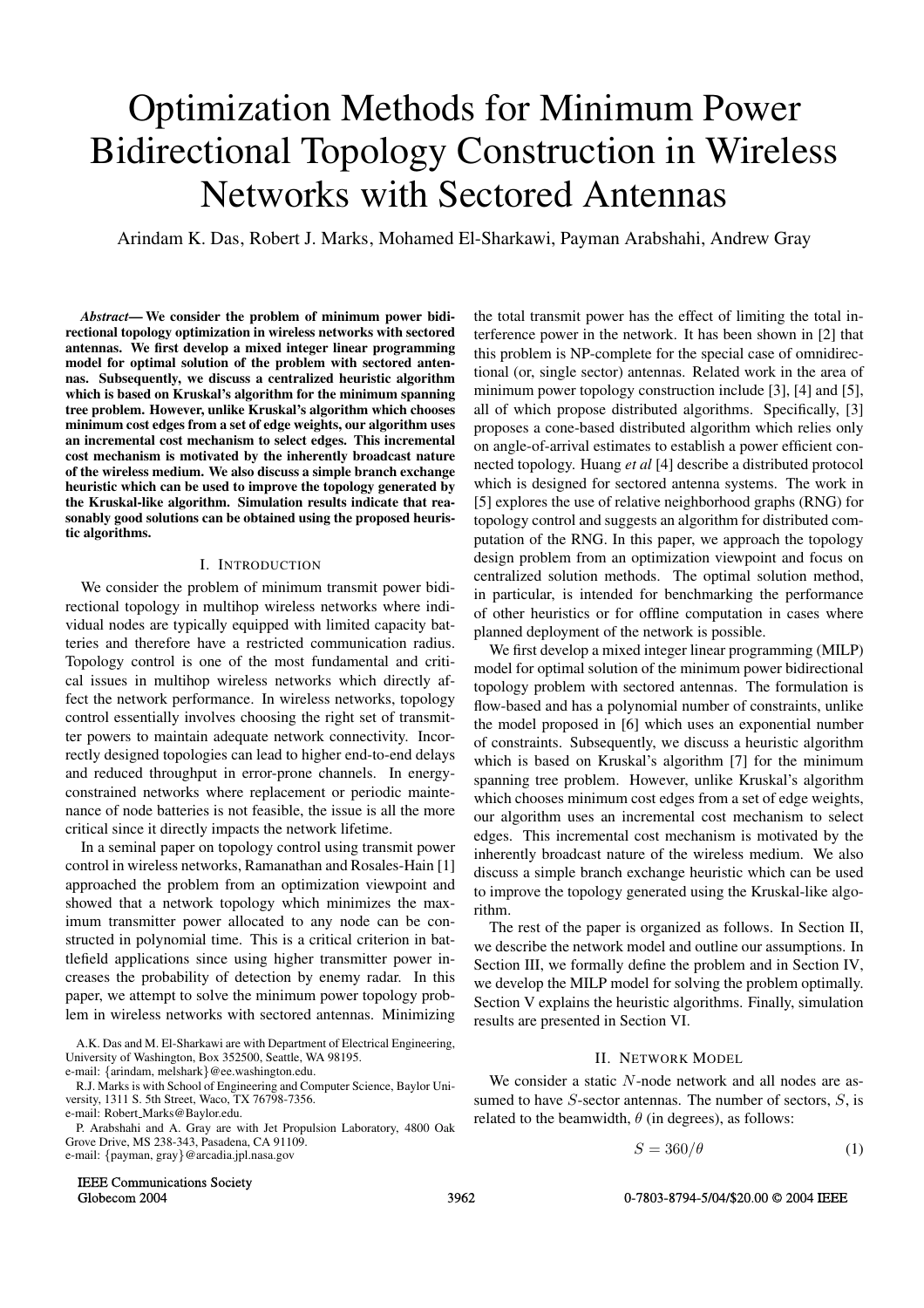Note that  $\theta = 360 \implies S = 1$  corresponds to an omnidirectional antenna.

We make several simplifying assumptions on the antenna properties. These are listed below:

- Each sector is assumed to span the angular region  $[(s 1)360/\theta$ ,  $(s)360/\theta$  in the 2-D plane, where  $1 \leq s \leq S$  is the sector number.
- We ignore sidelobe effects and assume that when sector s is switched on, 100% of the radiated power is confined within that sector, providing an uniform gain within the angular region spanned by the sector.
- We consider antennas with 100% efficiency. That is, we ignore any antenna power losses.

Following our simplifying assumptions, the transmitter power at *i* necessary to support the link  $(i \rightarrow j)$ ,  $P_{ij}$ , can be written to be proportional (accounting for link/antenna gains and other factors) to  $d_{ij}^{\alpha}/S$ , where  $d_{ij}$  is the Euclidean distance between nodes i and j. If  $(x_i, y_i)$  are the coordinates of node i and  $\alpha$ (typically in the range  $2 \le \alpha \le 4$ ) is the channel loss exponent,  $d_{ij}$  is given by:

$$
d_{ij} = [(x_i - x_j)^2 + (y_i - y_j)^2]^{1/2}
$$
 (2)

Without any loss of generality, we set the proportionality constant to be equal to 1 and therefore:

$$
\mathbf{P}_{ij} = d_{ij}^{\alpha} / S \tag{3}
$$

Finally, we address only the transmit power costs in this paper and ignore any reception power costs during the topology setup phase. We plan to address this issues in future, in a broader context of  $K$ -connectivity, as opposed to simple connectivity assumed in this paper.

## III. PROBLEM STATEMENT

Let  $Y$  be a vector of node transmission powers, the element  $Y_i$  representing the total transmission power cost of node i. For an  $S$ -sector antenna,  $Y_i$  can be written as:

$$
Y_i = \sum_{s=1}^{S} Y_{i,s} \tag{4}
$$

where  $Y_{i,s}$  is the transmission power cost corresponding to sector s of node i. We assume that each node has a constraint on the maximum transmitter power it can use per sector, denoted by  $Y_{i,s}^{max}$ . That is:

$$
0 \le Y_{i,s} \le Y_{i,s}^{max} : \forall i \in \mathcal{N}, 1 \le s \le S \tag{5}
$$

where N is the set of all nodes in the network and  $|N| = N$ .

Also, let  $\mathcal E$  the set of all bidirected edges<sup>1</sup>. Let the cardinality of the set be E; i.e.,  $E = |\mathcal{E}|$ . Using the transmitter power constraint, the set of all bidirectional edges in the network,  $\mathcal{E}$ , is given by:

$$
\mathcal{E} = \{ (i \leftrightarrow j) : (i, j) \in \mathcal{N}, i \neq j, \mathbf{P}_{ij} \le Y_{i,s}^{max}, \mathbf{P}_{ji} \le Y_{j,s}^{max} \}
$$
\n
$$
(6)
$$



Fig. 1. Illustrating link support with a 3-sector antenna. Nodes *C*, *D* and *E* are located in the same sector, w.r.t *A*, *D* being the farthest. Existence of the link  $A \to D$  implies the existence of links  $\overline{A} \to C$  and  $A \to E$ . The total transmission cost of node *A* is:  $Y_A = Y_{A,1} + Y_{A,3}$ , where  $Y_{A,1} =$  $max(\mathbf{P}_{AC}, \mathbf{P}_{AD}, \mathbf{P}_{AE}) = \mathbf{P}_{AD}$  and  $Y_{A,3} = \mathbf{P}_{AB}$ . Since sector 2 is not used,  $Y_{A,2} = 0$ .

The third and fourth conditions on the right hand side of (6) enforce the bidirectionality of edges depending on the maximum sector power constraint<sup>2</sup>. For the sake of simplicity, we will, with a slight abuse of notation, also use the set  $\mathcal E$  to refer to all directed edges,  $\{i \rightarrow j\}$ , in the graph.

$$
(i \leftrightarrow j) \in \mathcal{E} \Rightarrow (i \to j) \in \mathcal{E} \text{ and } (j \to i) \in \mathcal{E} \tag{7}
$$

In a wireless network with sectored antennas, the existence of a link from node  $i$  to node  $j$  also implies the existence of links from  $i$  to all nodes which are geometrically closer to  $i$  than  $j$ and are located in the same sector as  $j$ , with respect to  $i$ . For example, in Figure 1, nodes  $C, D$  and  $E$  are all located in the same sector w.r.t node  $A$ , node  $D$  being the farthest. Existence of the link  $A \rightarrow D$  therefore implies the existence of links  $A \rightarrow$ C and  $A \to E$ . The total transmit power cost of node A is  $Y_A =$  $Y_{A,1} + Y_{A,3}$ , where  $Y_{A,1} = max(P_{AC}, P_{AD}, P_{AE}) = P_{AD}$ and  $Y_{A,3} = P_{AB}$ . Since sector 2 is not used,  $Y_{A,2} = 0$ .

The objective function for the minimum power topological optimization problem is:

$$
minimize \left(\sum_{i=1}^{N} Y_i\right) = minimize \left(\sum_{i=1}^{N} \sum_{s=1}^{S} Y_{i,s}\right) \tag{8}
$$

Note that instead of minimizing the total transmit power, we could also minimize the per-node maximum transmitter power:

$$
minimize \left( \max \left\{ \sum_{s=1}^{S} Y_{i,s} : 1 \leq i \leq N \right\} \right) \tag{9}
$$

or the per-sector maximum transmitter power:

$$
minimize (max \{Y_{i,s} : 1 \le i \le N; 1 \le s \le S\}) \qquad (10)
$$

The objective functions (9) and (10) are equivalent for networks with omnidirectional antennas (*i.e.*,  $S = 1$ ). It has been shown by Ramanathan and Rosales-Hain [1] that the objective function in (9) can be solved optimally in polynomial time for an omnidirectional antenna system. The algorithm proposed by them is also applicable to the sectored antenna case, if (3) is used to

<sup>&</sup>lt;sup>1</sup>In this paper, the notation  $(i \leftrightarrow j)$  is used to denote a bidirectional link between nodes  $i$  and  $j$  while a directed link from  $i$  to  $j$  is represented by  $(i$ *j*). The notation (*i, j*) is used to refer to the node pair.

<sup>2</sup>Note that, while the network may have unidirectional edges (*e.g.*, due to uneven transmitter power constraints), we restrict the set of candidate edges to the bidirectional ones only.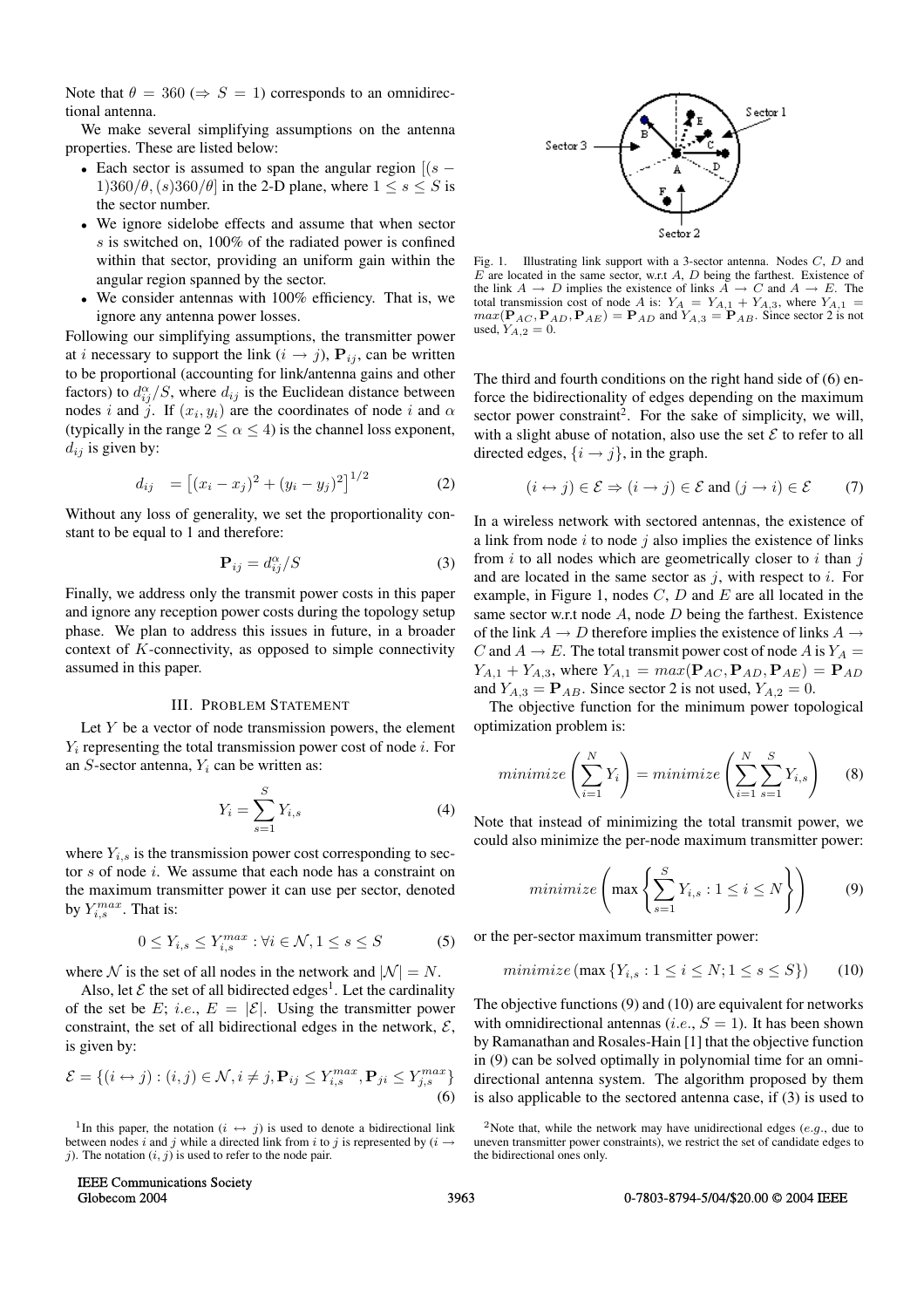compute edge costs. However, it has been shown by Clementi *et al* [2] that the objective function in (8) is NP-complete for  $S = 1$ . Consequently, it can be inferred that the general Ssector optimization problem is NP-complete too.

Finally, we would like to point out that for energy constrained networks, it is desirable that the network topology be optimized taking into account battery residual capacities. This can be accomplished by redefining  $P_{ij}$  as follows:

$$
\mathbf{P}_{ij} = C_i^{-\beta}(t) \left( d_{ij}^{\alpha}/S \right) \tag{11}
$$

where  $C_i(t)$  is the normalized battery residual capacity of node *i* at time  $t$  ( $0 \le C_i(t) \le 1$ ) and  $\beta$  is a scaling factor,  $\beta \ge 1$ .

## IV. MILP MODEL

Let  ${F_{ij} : \forall (i \rightarrow j) \in \mathcal{E}}$  be a set of flow variables  $(F_{ij})$ represents the flow from node i to node j), with  $\mathcal E$  defined as in (6). Note that the flow variables correspond to directed edges and therefore  $|\{F_{ij}\}| = 2E$ . The bidirectional topology optimization problem can be interpreted as a single-origin multipledestination uncapacitated flow problem, the number of destinations being equal to  $N-1$  (*i.e.*, all nodes other than the source). In flow problems, there is usually an identified source node and a commodity needs to be routed from that source to the destination nodes. In topological optimization problems, however, there's no identified source node. As we will see later, our assumption of bidirectional links allows us to arbitrarily designate a source node without violating the optimality of the solution. Consequently, let us designate node 1 as the source and all other nodes  $\{2, 3, \cdots, N\}$  as the destinations. The corresponding flow problem therefore involves routing  $D$  units of supply from node 1 (which has no demand) to all other nodes which have one unit of demand each (and no supply). These supply and demand constraints can be straightforwardly expressed as the following *flow conservation equations* (see for example [8]):

$$
\sum_{j=2}^{N} F_{1j} = N - 1; (1 \to j) \in \mathcal{E}
$$
 (12)

$$
\sum_{j=2}^{N} F_{j1} = 0; \ (j \to 1) \in \mathcal{E}
$$
 (13)

$$
\sum_{j=1}^{N} F_{ji} - \sum_{j=1}^{N} F_{ij} = 1; \ \forall i \in \{\mathcal{N} \setminus 1\}, (i \to j) \in \mathcal{E}
$$
 (14)

Let us now define a set of indicator variables  $\{X_{ij} : (i \rightarrow j) \in$  $\mathcal{E}$  such that  $X_{ij} = 1$  if  $F_{ij} \geq 1$ . The set of constraints which couple the flow variables and the  $X_{ij}$  variables is:

$$
(N-1) \cdot X_{ij} - F_{ij} \ge 0; \ \forall (i \to j) \in \mathcal{E} \tag{15}
$$

For example, given the flow solution in Figure 2(b), the status of the  $X_{ij}$  variables are  $X_{12} = X_{15} = X_{23} = X_{24} = X_{56} = 1$ , the rest being equal to 0. The coefficient of  $X_{ij}$  in (15) is due to the fact that the maximum flow out of any node on a single link is equal to  $N - 1$ . Note that the smallest integer value of  $X_{ij}$ which satisfies  $(15)$  for any nonzero flow out of node i (i.e., if  $\sum_j X_{ij} \ge 1$ ) is 1.



Fig. 2. (a) Optimal minimum power topology. (b) Flow solution with node 1 as the source. (c) Flow solution with node 3 as the source.

Finally, we have to relate the indicator variables to the power variables,  ${Y_{i,s}}$ . To do so, we first define  $ne(i, s)$  to be the set of neighbors of node  $i$  which are within radio range of  $i$  and are located within the same sector, s, w.r.t node i. For example, in Figure 1,  $ne(A, 1) = \{C, E, D\}$ ,  $ne(A, 2) = \{F\}$  and  $ne(A, 3) = {B}$ . Next, we note that the transmit power of both nodes  $i$  and  $j$  must be adequate in order to support the bidirectional link  $(i \leftrightarrow j)$ . For example, if  $P_{ij} = P_{ji} = P$ , the transmit powers of both  $i$  and  $j$  must be equal to  $P$  to support the link  $(i \leftrightarrow j)$ . In other words, the transmit power cost of node  $i$  is affected not only by the status of the links outgoing from  $i$ , but also by the links incident to  $i$ . Consequently, the power variable  $Y_{i,s}$  can be written as:

$$
Y_{i,s} = \max_j \{ X_{ij} \mathbf{P}_{ij}, X_{ji} \mathbf{P}_{ji} : j \in ne(i, s) \}
$$

Alternately, bidirectionality can be achieved by imposing constraints on the symmetricity of the indicator variables:

$$
X_{ij} - X_{ji} = 0; \ \forall (i \to j) \in \mathcal{E} \tag{16}
$$

With (16) in place,  $Y_{i,s}$  can be expressed as:

$$
Y_{i,s} = \max_j \{ X_{ij} \mathbf{P}_{ij} : j \in ne(i, s) \}
$$

or, equivalently,

$$
Y_{i,s} - X_{ij} \mathbf{P}_{ij} \ge 0; \ \forall i, j \in ne(i, s), s = 1, 2, \cdots S \tag{17}
$$

We now show that defining  $Y_{i,s}$  as above makes the optimal solution invariant to the choice of the source node in the flow-balance equations (see eqns. 12, 13 and 14). Consider the optimal topology shown in Figure 2(a). For simplicity, we assume that all nodes have omnidirectional antennas, i.e.,  $S = 1$  in (3). Assume  $P_{15} = P_{51} = 1$ ,  $P_{12} = P_{21} = 6$ ,  $P_{23} = P_{32} = 3$ ,  $P_{24} = P_{42} = 4$  and  $P_{56} = P_{65} = 5$ . Figures 2(b) and 2(c) show the status of the flow variables

#### Globecom 2004 3964 0-7803-8794-5/04/\$20.00 © 2004 IEEE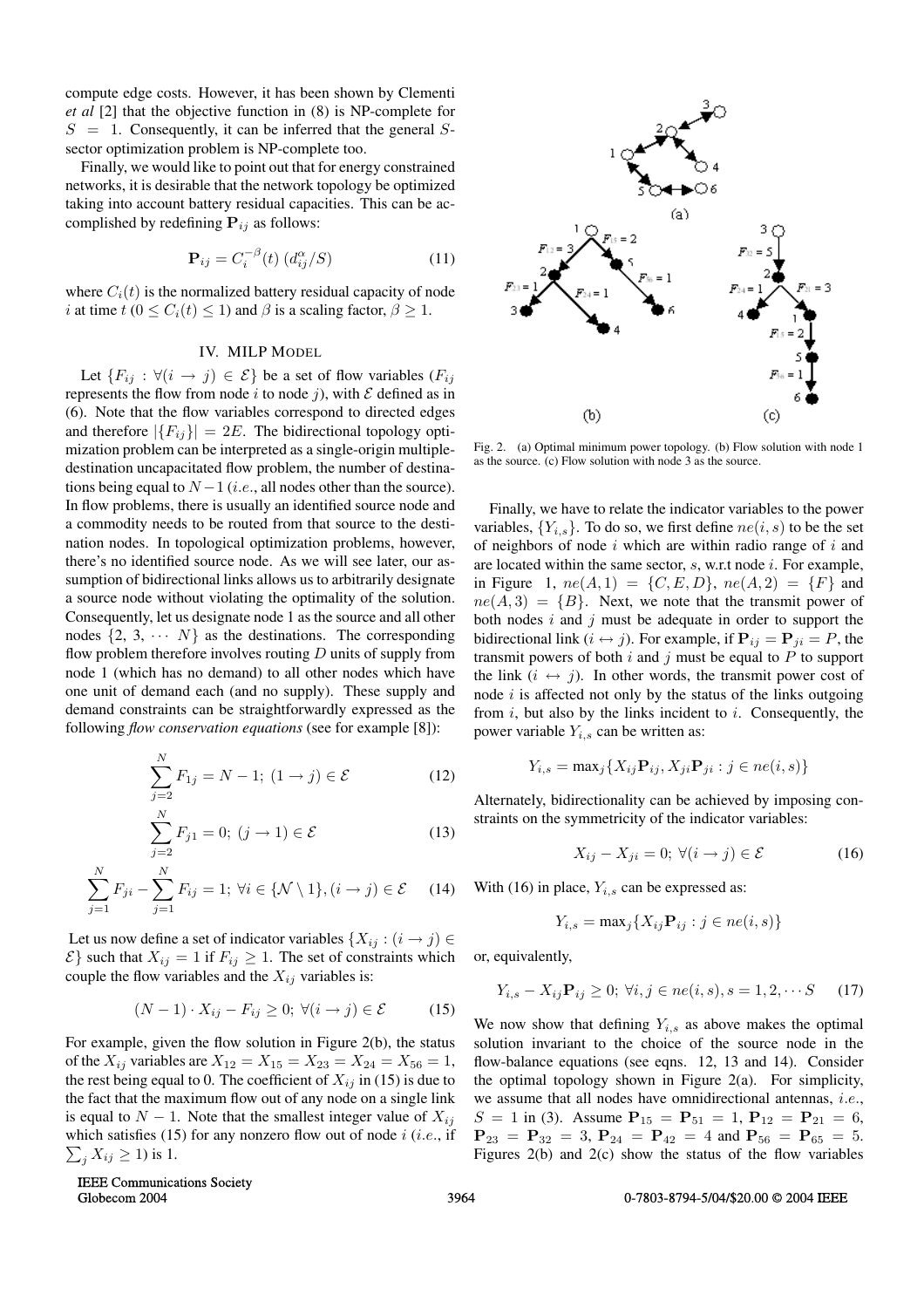for different choices of the source node. The  $X_{ij}$  variables corresponding to the flow solutions in Figures 2(b) and 2(c) are  $X_{12} = X_{15} = X_{23} = X_{24} = X_{56} = 1$  and  $X_{32} = X_{24} = X_{21} = X_{15} = X_{56} = 1$ . Note that, despite being a leaf in the flow tree in Figure 2(b), the transmit power cost of node 3 is equal to  $max\{X_{23}P_{23}, X_{32}P_{32}\}$  =  $X_{23}P_{23} = 3$ , identical to that in Figure 2(c). Similarly, the cost of node 2 in both figures is equal to max{X23**P**23, X24**P**24, X21**P**21, X32**P**32, X42**P**42, X12**P**12} = 6. It can easily be verified that the cost of other nodes are the same in Figures 2(b) and 2(c).

The final set of constraints express the integrality of the  $X_{ij}$ variables and non-negativity of the  $F_{ij}$  and  $Y_{i,s}$  variables.

$$
X_{ij} \ge 0, \text{ integer}; \ \forall (i \to j) \in \mathcal{E} \tag{18}
$$

$$
F_{ij} \ge 0; \ \forall (i \to j) \in \mathcal{E} \tag{19}
$$

$$
Y_{i,s} \ge 0; \ \forall i \in \mathcal{N}, s = 1, 2, \cdots S \tag{20}
$$

Note that an upper bound on  $Y_{i,s}$  is not required since it is already accounted for in defining the set of valid edges (6). The number of integer variables in the MILP model is equal to  $2E$ while the number of continuous variables is equal to  $2E + SN$ . The number of constraints is approximately on the order of  $2E + N(1 + 2S)$ .

## *A. Additional constraints*

While the constraints discussed above adequately model the minimum power topology problem, experimental results suggest that the solution time is greatly reduced (by as much as one-fourth) if the model is augmented with the following additional constraints, all of which rely on the symmetric nature of the indicator matrix (16).

• The number of active indicator variables should be equal to  $2(N - 1)$ .

$$
\sum_{i} \sum_{j} X_{ij} = 2(N-1); \ \forall (i \to j) \in \mathcal{E} \tag{21}
$$

• Each node must be connected to at least one other node.

$$
\sum_{j} X_{ij} \ge 1; \ \forall (i \to j) \in \mathcal{E} \tag{22}
$$

$$
\sum_{i} X_{ji} \ge 1; \ \forall (j \to i) \in \mathcal{E} \tag{23}
$$

• For each node  $i$ , there must be at least one outgoing link from its neighbors to the set of all other nodes excluding i. This condition is necessary for network connectivity.

$$
\sum_{j} \sum_{k} X_{jk} \ge 1; (j \to k) \in \mathcal{E}, j \in \bigcup_{s} ne(i, s),
$$
  

$$
k \in \mathcal{N} \setminus \{i, \bigcup_{s} ne(i, s)\}, \forall i \qquad (24)
$$

#### *B. Dealing with per-sector maximum power constraint*

Minimizing the total transmit power has the effect of limiting the total interference power in the network. Minimizing the maximum transmit power, on the other hand, is especially critical in military applications since it is directly related to the probability of interception/detection. As mentioned in Section III, the latter criterion can be solved optimally in polynomial time [1]. Unlike a minimum spanning tree, which also



Fig. 3. (a) Optimal topology minimizing the maximum transmit power. The total transmit power is 1.61 and the maximum power is 0.41, at nodes 5 and 8. (b) Optimal topology minimizing the total transmit power. The total transmit power is 1.50 and the maximum power is 0.43, at nodes 4 and 5.



Fig. 4. Illustrating upper and lower bounds of the MPT, w.r.t the MST. The numbers above the edges represent  $P_{ij}$ 's. (a) Cost of MPT = 2, which is twice the cost of the MST. (b) Cost of MST = 6, cost of MPT =  $1 + max(1.5) + 5 =$ 11, which is equal to the cost of the MST plus the cost of the bottleneck edge in the MST.

minimizes the maximum edge weight, a minimum power topology (MPT) may not minimize the maximum transmit power, as illustrated in Figure 3. Consequently, we may want to solve the MPT problem subject to a constraint on the maximum persector transmit power. Let  $\hat{Y}$  be the optimal per-sector maximum transmit power obtained after solving the minimax problem. Redefining the set of valid edges as:

$$
\mathcal{E} = \{ (i \leftrightarrow j) : (i, j) \in \mathcal{N}, i \neq j, \mathbf{P}_{ij} \leq \hat{Y}, \mathbf{P}_{ji} \leq \hat{Y} \} \quad (25)
$$

in place of (6) and solving the MILP models will yield a constrained minimum power topology such that the per-sector transmit power of all nodes is not greater than  $Y$ .

#### *C. Upper and lower bounds on the optimal solution*

Since bidirectionality of a link in a minimum power topology affects the transmit power level of both its end nodes, it is easy to see that its maximum cost is bounded by  $2MST$ , where MST is the cost of the minimum spanning tree. In other words, one could take the minimum spanning tree, replace each undirected edge by two directed edges and evaluate it on a per-node per-sector basis using (17). Doing so can at most double the cost of the MST, as shown in Figure 4(a) for a trivial 2-node network. On the other hand, since the cost of a node in the MPT problem is the cost of the maximum weight edge incident to it, it is possible to construct a minimum power topology from an MST such that all edges in the MST are accounted for only once in the MPT, except for the bottleneck edge (defined as the maximum cost edge in the MST) which must be accounted for twice. Consider, for example, the MST in Figure 4(b), which has a cost of 6. Evaluated according to the MPT criterion, it can be seen that the power cost of nodes  $A$ ,  $B$  and  $C$  are 1,  $max(1,5)$  and 5 respectively. The cost of the  $MPT$  is therefore equal to 11.

IEEE Communications Society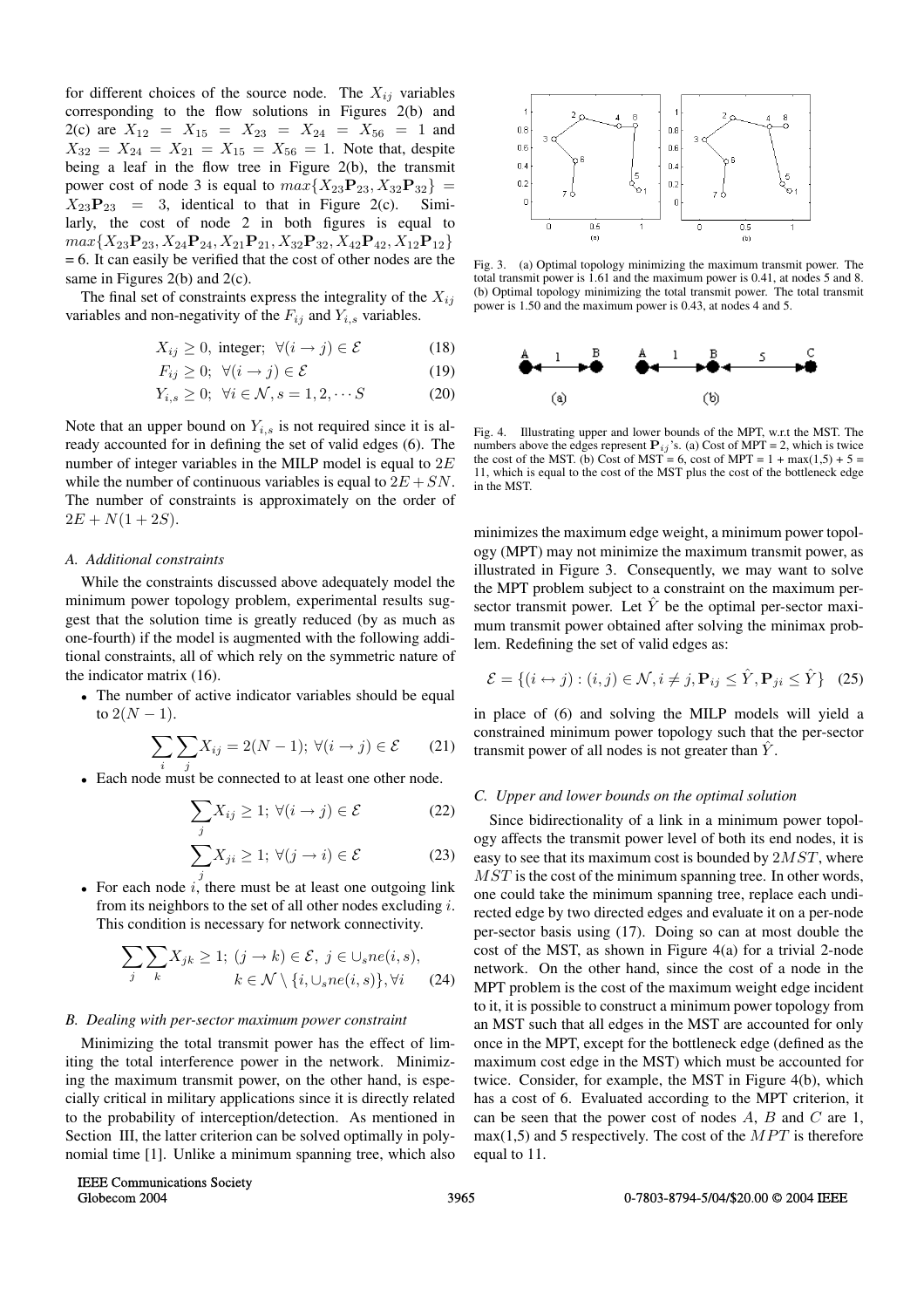

Fig. 5. Illustrating the concept of *incremental cost* of choosing an edge. Assume that nodes  $2$ ,  $3$ ,  $4$  and  $5$  are located in sector 1 w.r.t node 1 and nodes 5, 2, 3 and 1 are located in sector 3 w.r.t node 4. Since node 1 is maintaining bidirected edges with 2 and 3, the transmit power required at its sector 1 antenna is given by:  $\mathbf{Y}_{1,1} = max(\mathbf{P}_{12}, \mathbf{P}_{13}) = \mathbf{P}_{12}$ . Similarly, since node 4 is currently maintaining a bidirected edge with 5, the transmit power level of its sector 3 antenna is given by:  $\mathbf{Y}_{4,3} = \mathbf{P}_{4,5}$ . The incremental cost of choosing the edge  $(1 \leftrightarrow 4)$  is defined as the incremental transmit power support required at node 1's sector 1 antenna + the incremental transmit power support required at node 4's sector 3 antenna =  $max(0, P_{1,4} - Y_{1,1}) + max(0, P_{4,1} - Y_{4,3}).$ 

We therefore have the following bounds on the MPT:

$$
(MST + \text{bottleneck cost in } MST) \le MPT \le 2MST
$$
 (26)

## V. TOPOLOGY CONSTRUCTION AND IMPROVEMENT **HEURISTICS**

We first describe a simple heuristic algorithm for constructing the minimum power topology. The algorithm is similar to Kruskal's algorithm for the Minimum Spanning Tree problem, with two salient differences. First, unlike Kruskal's algorithm which minimizes the sum of edge weights, our algorithm attempts to minimize the node weights, the weight of a node being defined as the maximum weight of the edge incident on it. Second, whereas Kruskal's algorithm chooses the minimum weight edge at every iteration from the same set of edge weights, our algorithm implements an *incremental cost mechanism* to identify the edge to be chosen at any iteration<sup>3</sup>. Before describing the algorithm in more detail, we establish the following notation:

 $k =$ iteration number

 $Y^k = N \times S$  matrix of node-sector powers after iteration k

 $\Theta = N \times N$  sector matrix

The  $[i, j]$ th element of  $\Theta$  specifies the sector in which node j is located w.r.t node i.

We illustrate the incremental cost mechanism with an example. In Figure 5, assume that nodes 2, 3, 4 and 5 are located in sector 1 w.r.t node 1 and nodes 5, 2, 3 and 1 are located in sector 3 w.r.t node 4. Since node 1 is currently maintaining bidirected edges with nodes 2 and 3, the transmit power level of its sector 1 antenna is given by:  $Y_{1,1} = max(P_{12}, P_{13}) = P_{12}$ . Similarly, since node 4 is currently maintaining a bidirected edge with 5, the transmit power level of its sector 3 antenna is given by:  $Y_{4,3} = P_{45}$ . The incremental cost of choosing the edge  $(1 \leftrightarrow 4)$  is defined as the incremental transmit power support required at node 1's sector 1 antenna  $+$  the incremental transmit power support required at node 4's sector 3 antenna =  $({\bf P}_{1,4} - {\bf Y}_{1,1}) + ({\bf P}_{4,1} - {\bf Y}_{4,3})$ . In general, the incremental cost of choosing an edge  $(i \leftrightarrow j)$  at iteration k,  $IC(i \leftrightarrow j)$ , is defined as the sum of the incremental power supports required at nodes i and j, denoted by  $IC(i)$  and  $IC(j)$ .

$$
IC(i \leftrightarrow j) = IC(i) + IC(j)
$$
\n
$$
= max(0, \mathbf{P}_{ij} - \mathbf{Y}_{i, \Theta_{ij}}^{k-1}) + max(0, \mathbf{P}_{ji} - \mathbf{Y}_{j, \Theta_{ji}}^{k-1})
$$
\n(27)

For  $k = 1$ , the algorithm chooses the minimum weight edge in E. For  $k \geq 2$ , the edge which incurs the *minimum incremental cost* is selected from the set of edges which have not yet been selected, such that it does not form a cycle with the set of edges already selected. Ties, if any, are broken arbitrarily. Suppose that the minimum incremental cost edge at any iteration  $k$  is  $(m \leftrightarrow n)$ . The node-sector power matrix is then updated as follows:

$$
\mathbf{Y}_{is}^{k} := \begin{cases} \max(\mathbf{Y}_{is}^{k-1}, \mathbf{P}_{mn}), & \text{if } (i, s) = (m, \Theta_{mn})\\ \max(\mathbf{Y}_{is}^{k-1}, \mathbf{P}_{nm}), & \text{if } (i, s) = (n, \Theta_{nm})\\ \mathbf{Y}_{is}^{k-1}, & \text{otherwise} \end{cases}
$$
(28)

The algorithm terminates after  $N - 1$  iterations. A high level description<sup>4</sup> of the algorithm is provided in Figure 6.

- 1. Set  $k = 0$ ;
- 2. Initialize the set of feasible edges,  $\mathcal E$  (see eqns. 6 and 25);
- 3. Initialize  $Y^0 = 0$ .
- 4. Initialize the topology:  $T = \emptyset$ ;
- 5. Increment  $k = k + 1$ ;
- 6. while  $(k < N 1)$ 
	- Select the edge from  $\mathcal E$  which incurs the minimum incremental cost (27) and which does not form a cycle with the set of edges chosen previously.
	- Suppose that the edge chosen is  $(m \leftrightarrow n)$
	- $T \leftarrow \{T \cup (m \leftrightarrow n)\}$  /\* Add  $(m \leftrightarrow n)$  to  $T \cdot \mathbb{Z}$
	- $\mathcal{E} \leftarrow \mathcal{E} \setminus (m \leftrightarrow n);$  /\* Remove edge  $(m \leftrightarrow n)$  from  $\mathcal{E}$  \*/
	- Update  $Y^k$  as in (28).
	- Increment  $k = k + 1$ ;

**end while**

5. Cost of the minimum power topology, *T*, is equal to  $\sum_{i,s} \mathbf{Y}_{is}^{t-1}$ .

Fig. 6. High level description of an heuristic algorithm for solving the minimum power topology problem with sectored antennas. The algorithm assumes the existence of a spanning tree in the underlying graph.

### *A. Branch exchange heuristic for topology improvement*

In this section, we describe a simple branch exchange algorithm for improving the initial topology generated using the above Kruskal-like heuristic. Given an initial topology, the algorithm temporarily removes each edge and checks whether the two subtrees created by the edge removal operation can be better reconnected using a replacement edge. If so, the input tree is modified and the branch exchange heuristic is applied on the modified tree. This procedure is repeated until no further improvement is possible. We illustrate the heuristic using an example.

<sup>3</sup>The incremental cost criterion was proposed by Wieselthier *et al* [9] in the context of broadcast/multicast routing in wireless networks.

<sup>&</sup>lt;sup>4</sup>Note that Figure 6 does not provide any implementation details. Readers can consult any standard textbook on graph algorithms for an efficient implementation of Kruskal's algorithm.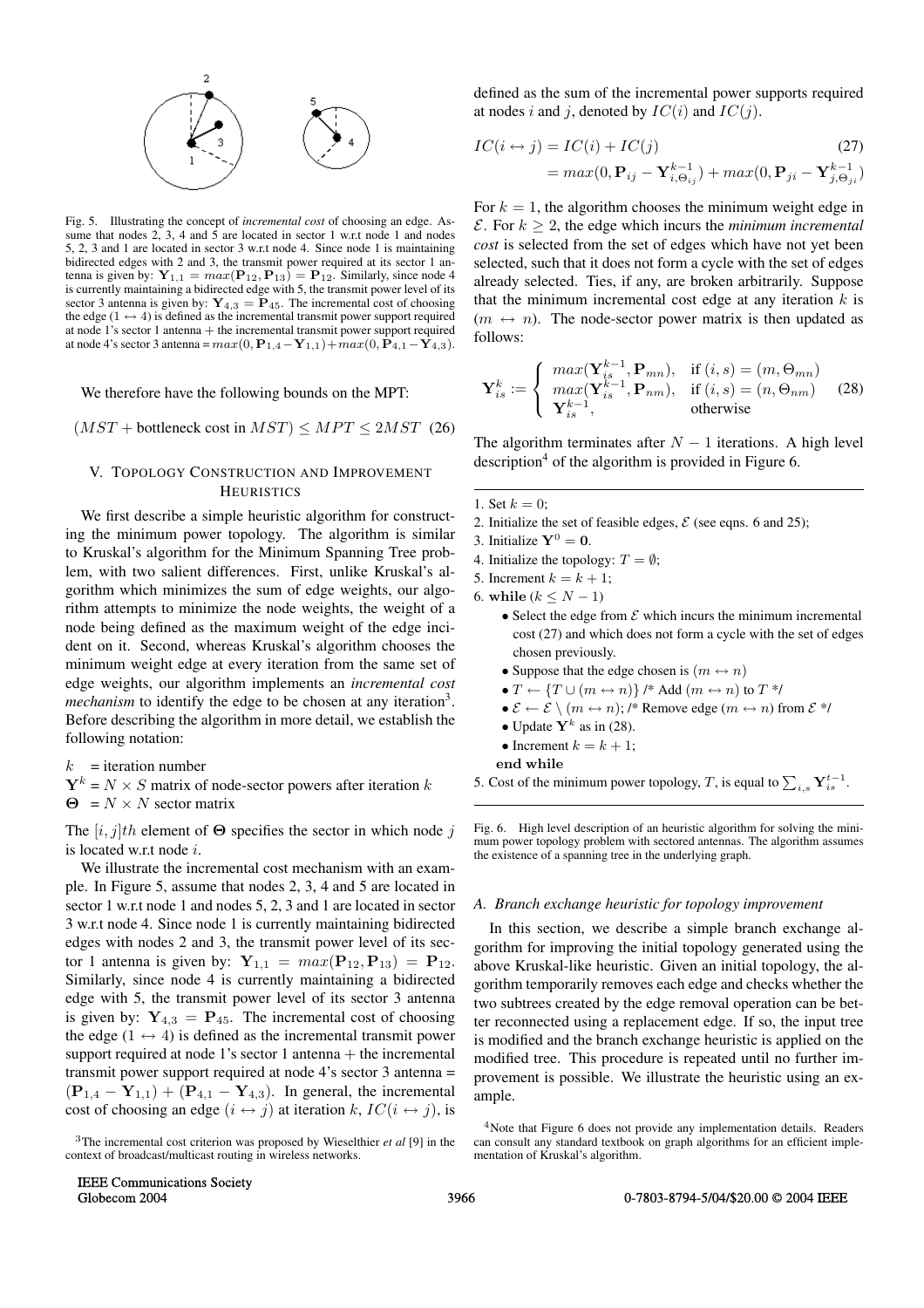

Fig. 7. (a) Initial topology. The node power vector is shown in (30). The cost of the initial topology is 22.6. (b) Edge ( $5 \leftrightarrow 7$ ) removed. The two subtrees are:  $tree_1 = \{5 \leftrightarrow 1, 1 \leftrightarrow 2, 2 \leftrightarrow 4\}$ ,  $tree_2 = \{7 \leftrightarrow 3, 3 \leftrightarrow 6, 6 \leftrightarrow 8\}$ . (c) Improved tree, after replacing the edge ( $5 \leftrightarrow 7$ ) with ( $5 \leftrightarrow 3$ ). Note that the power level of node 3 does not change as a result of this replacement operation, since it is still dictated by the branch (3  $\leftrightarrow$  6). Similarly, the power level of node 5 remains unchanged since it is dictated by the branch ( $5 \leftrightarrow 1$ ). However, the cost of node 7 drops from 2.2, required to support the edge  $7 \leftrightarrow 5$ , to 0.8, which is necessary to support the edge ( $7 \leftrightarrow 3$ ). The cost of the improved topology is 21.2, 1.4 units less than the initial topology.

Consider the 8-node network and the initial topology (obtained using the above Kruskal-like heuristic) shown in Figure 7(a). Assume for simplicity that all nodes are provided with omnidirectional antennas.

The power matrix of the network is:

$$
\mathbf{P} = \begin{bmatrix} - & 0.6 & - & - & 3.1 & - & - & - \\ 0.6 & - & - & 2.4 & - & - & - & - \\ - & - & - & - & 3.0 & 4.3 & 0.8 & 4.4 \\ - & 2.4 & - & - & - & - & - & - \\ 3.1 & - & 3.0 & - & - & - & - & - \\ - & - & 4.3 & - & - & - & - & 0.8 \\ - & - & 0.8 & - & 2.2 & - & - & - \\ - & - & 4.4 & - & - & 0.8 & - & - \end{bmatrix} (29)
$$

The node-sector power matrix, corresponding to the initial solution is therefore:

$$
\mathbf{Y} = [3.1, 2.4, 4.3, 2.4, 3.1, 4.3, 2.2, 0.8]'
$$
 (30)

where  $\prime$  is the transpose operator. The cost of the initial topology is 22.6.

Next, suppose we wish to check whether the edge ( $5 \leftrightarrow 7$ ) can be replaced with a better edge. The two subtrees obtained after its removal is shown in Figure 7(b). In general, let  $tree_1$ and  $tree<sub>2</sub>$  be the two subtrees created after removing the edge  $(m \leftrightarrow n)$  from the initial tree, such that  $m \in tree_1$  and  $n \in$ tree2. The set of potential replacement edges, *rep edges*, is then given by:

$$
rep\_edges = \{ (i \leftrightarrow j) : (i \leftrightarrow j) \neq (m \leftrightarrow n), (i \leftrightarrow j) \in \mathcal{E},
$$

$$
i \in tree_1, j \in tree_2 \}
$$
(31)

where  $\mathcal E$  is the initial edge list, as defined in (6). For our example, the two subtrees are:  $tree_1 = \{5 \leftrightarrow 1, 1 \leftrightarrow 2, 2 \leftrightarrow 4\}$ and  $tree_2 = \{7 \leftrightarrow 3, 3 \leftrightarrow 6, 6 \leftrightarrow 8\}$ . Using the power matrix (29), it can be easily verified that there is only one potential replacement edge,  $(5 \leftrightarrow 3)$ , and hence *rep\_edges* =  $\{5 \leftrightarrow 3\}$ .

To verify whether branch exchange would improve the initial topology, we carry out the following sequence of operations for each edge in the initial tree, denoted by the variable tree: *Step 1*: Create a temporary variable,  $\mathbf{Y}^{temp}$ , and set it equal to **Y**, the node-sector power matrix of the initial tree.

*Step 2*: Remove the edge  $(m \leftrightarrow n)$  from tree and update  $\mathbf{Y}^{temp}$ as follows:

$$
\mathbf{Y}_{m,\Theta_{mn}}^{temp} := max(\mathbf{P}_{mk} : k \in \{ne(m,\Theta_{mn}) \setminus n\},
$$
  
\n
$$
(m \leftrightarrow k) \in tree)
$$
 (32)  
\n
$$
\mathbf{Y}_{n,\Theta_{nm}}^{temp} := max(\mathbf{P}_{nk} : k \in \{ne(n,\Theta_{nm}) \setminus m\},
$$
  
\n
$$
(n \leftrightarrow k) \in tree)
$$
 (33)

 $\mathbf{Y}_{m,\Theta_{mn}}^{temp}$  is set to 0 in (32) if the set  $\{ne(m,\Theta_{mn})\backslash n\}$  is empty. Similarly,  $\mathbf{Y}_{n,\Theta_{nm}}^{temp}$  is set to 0 in (33) if  $\{ne(n,\Theta_{nm}) \setminus m\}$  is empty. Recall that  $ne(i, s)$  is the set of neighbors of node i which are located within the same sector, s, w.r.t node i.

*Step 3*: From all edges in the set *rep edges*, find the smallest incremental cost edge. As in (27), the incremental cost of adding edge  $(i \leftrightarrow j) \in rep$  edges is given by:

$$
max(0, \mathbf{P}_{ij} - \mathbf{Y}_{i, \Theta_{ij}}^{temp}) + max(0, \mathbf{P}_{ji} - \mathbf{Y}_{j, \Theta_{ji}}^{temp})
$$
 (34)

*Step 4*: Let  $(i \leftrightarrow j)$  be the smallest incremental cost edge from step-3. The additional cost involved (if any) in adding the edge  $(i \leftrightarrow j)$  is reflected through the following two updates:

$$
\mathbf{Y}_{i,\Theta_{ij}}^{temp} := max(\mathbf{P}_{ij}, \mathbf{Y}_{i,\Theta_{ij}}^{temp})
$$
(35)

$$
\mathbf{Y}_{j,\Theta_{ji}}^{temp} := max(\mathbf{P}_{ji}, \mathbf{Y}_{j,\Theta_{ji}}^{temp})
$$
 (36)

*Step 5*: If the sum of the elements of  $\mathbf{Y}^{temp}$  at the end of step 3 is less than the sum of the elements of **Y**, an improved solution has been found. The initial tree is then modified and the above steps are repeated on the new tree.

$$
tree := tree \setminus (m \leftrightarrow n) \tag{37}
$$

$$
tree := tree \cup (i \leftrightarrow j) \tag{38}
$$

$$
\mathbf{Y} := \mathbf{Y}^{temp} \tag{39}
$$

Following the above steps for our example, we have:

*Step 1*:  $\mathbf{Y}^{temp} = \begin{bmatrix} 3.1, 2.4, 4.3, 2.4, 3.1, 4.3, 2.2, 0.8 \end{bmatrix}$ . *Step 2*: Remove the edge ( $5 \leftrightarrow 7$ ). Given our assumption of omnidirectional antennas, the set  $\{ne(m,\Theta_{mn}) \setminus n\}$  (see eqn. 32), where  $m = 5$  and  $n = 7$ , is equal to  $\{1, 7\} \setminus 7 = 1$ . Since the edge ( $5 \leftrightarrow 1$ ) belongs to the initial tree, we set  $\mathbf{Y}_{5,1}^{temp} :=$  $max(\mathbf{P}_{5,1})=3.1$ . Note that the power level of node 5 does not change from step 1 since it is dictated by the cost of the

IEEE Communications Society

## Globecom 2004 3967 0-7803-8794-5/04/\$20.00 © 2004 IEEE